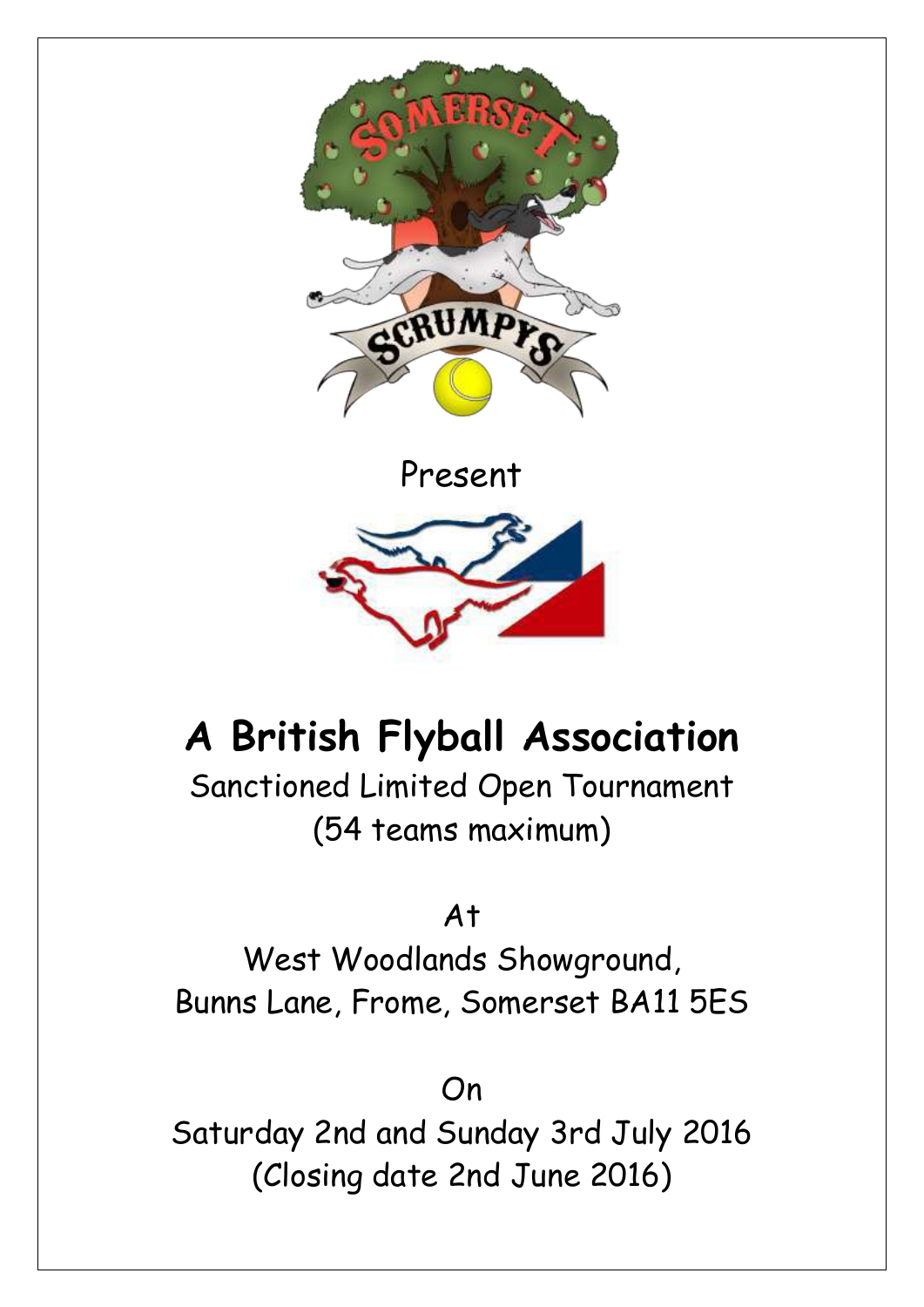### **Show Rules and Regulations**

- **1.** The event organisers reserve the right to refuse entries and admission to the event of any persons not in good standing within the BFA.
	- **2.** No person shall impugn the decision of the head judge or judges.
	- **3.** All owners must clean up after your dog or you may be asked to leave the venue.
- **4.** The organisers reserve the right to make any alterations they see necessary in the event of unforeseen circumstances.

**5.** All dogs owners/handlers/ball collectors etc enter at their own risk. Whilst at the venue every care will be taken to prevent accidents from happening but the organisers hold no responsibility however caused to dogs, persons or property whilst at the event.

- **6.** Babies and small children are the sole responsibility of their parents or guardian at all times in and out of the ring. Team captains are to ensure their team members are aware of this.
- **7.** The team captain is responsible to ensure the team is available for their class and running order.

**8.** If circumstances make it necessary that the tournament is cancelled, the organisers reserve the right to defray expenses incurred by deducting such expenses from entry fees received.

**9.** Dogs must be withdrawn from competition if dog is in season, suffering of any type of infectious or any other problems that may occur injury or bad health to it or other dogs.

#### **10.** Current BFA rules and policies will apply throughout the Sanctioned Tournament.

For further information, please contact:-

Trudy Boakes 12 Little Hayes Fishponds Bristol BS16 2LD

Email: [team@somersetscrumpys.co](mailto:team@somersetscrumpys.co.uk).uk Call: 07702 252954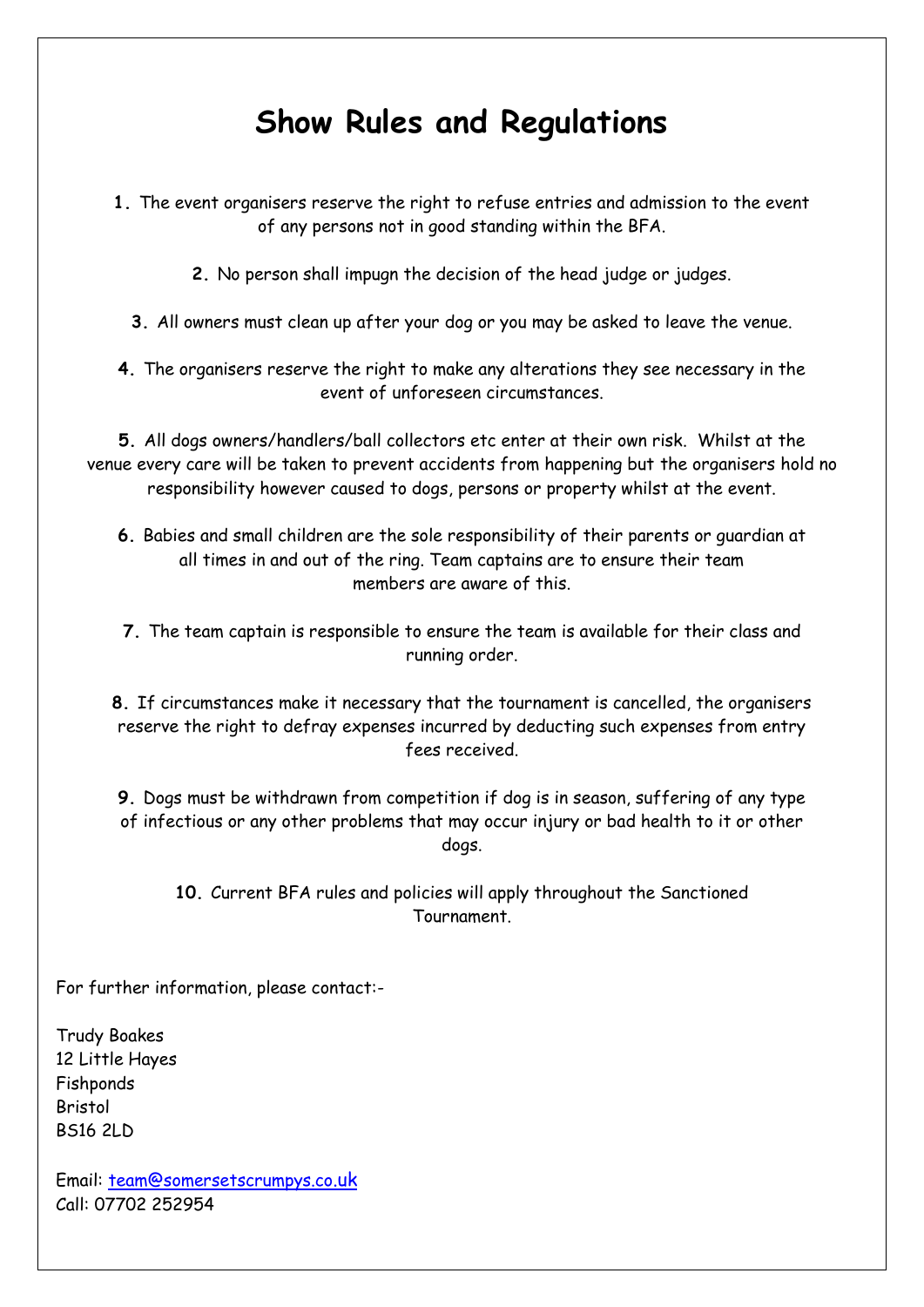### Somerset Scrumpys Flyball Team

Entry form for limited open BFA sanctioned tournaments (Limited to 54 teams) **Saturday 2nd July and Sunday 3rd July 2016 Entry Fee £40.00 per Team**

Declared times must be submitted in writing (or email) at least 14 days before the tournament and must be at least half a second faster or slower than seed time (Rule 4.4). Team break out time is half a second faster than declared time (Rule 5.17(l)). All times, seed or declared, except Division 1, are subject to the Division break-out rule.

| Team Name | BFA TRN No. |
|-----------|-------------|
|           |             |
|           |             |
|           |             |
|           |             |
|           |             |
|           |             |
|           |             |

Total number of teams entered @ £40.00 per team, total £

| Team Captain: | Address: |
|---------------|----------|
| Tel:          |          |
| Email:        |          |

Running orders will be sent by email and posted on the BFA forum.

Please let us know of anyone from your team, measuring, provisional or qualified, that can help with judging:-

| Measuring                  | Provisional                                       | Qualified |  |
|----------------------------|---------------------------------------------------|-----------|--|
|                            |                                                   |           |  |
|                            |                                                   |           |  |
| Cheques payable to:        | Somerset Scrumpys Flyball Team                    |           |  |
| Please send your entry to: | <b>Trudy Boakes</b>                               |           |  |
|                            | 12 Little Hayes                                   |           |  |
|                            | Fishponds                                         |           |  |
|                            | <b>Bristol</b>                                    |           |  |
|                            | <b>BS16 2LD</b>                                   |           |  |
| Electronic entries to:     | team@somersetscrumpys.co.uk                       |           |  |
|                            | or enter at www.iball4flyball.co.uk               |           |  |
|                            | Bank payments to sort code 20-13-42, A/C 63469085 |           |  |